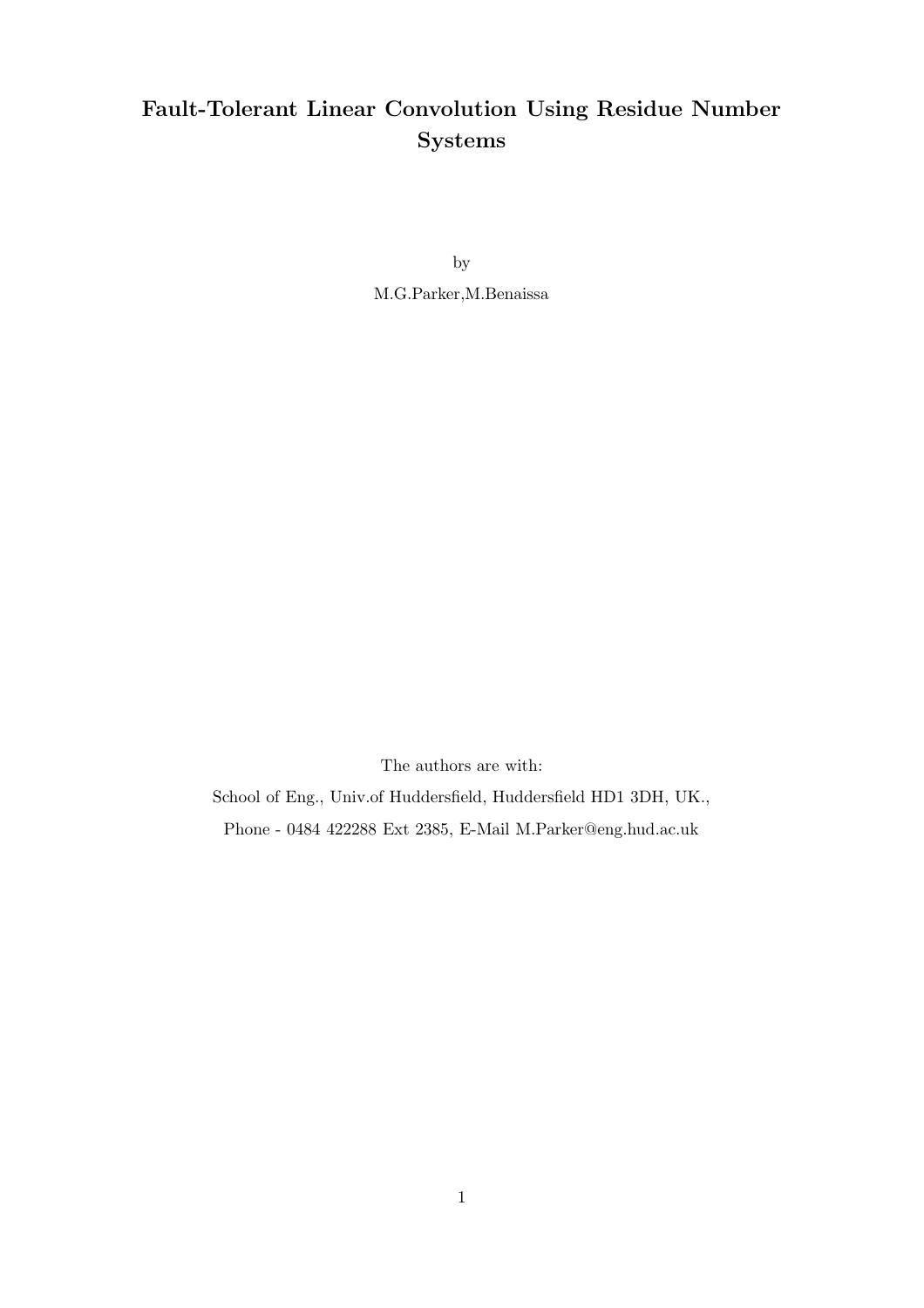# Fault-Tolerant Linear Convolution Using Residue Number Systems

# Abstract

This paper proposes a Fault-Tolerant Linear Convolution architecture using Residue Number Systems (RNS) and Polynomial Residue Number Systems (PRNS). The RNS and PRNS are both given error-detection capability by the addition of redundant residue channels, and the combined redundancy enables errors to be corrected without explicit error-decoding. The method is simple, fast, and amenable to VLSI implementation.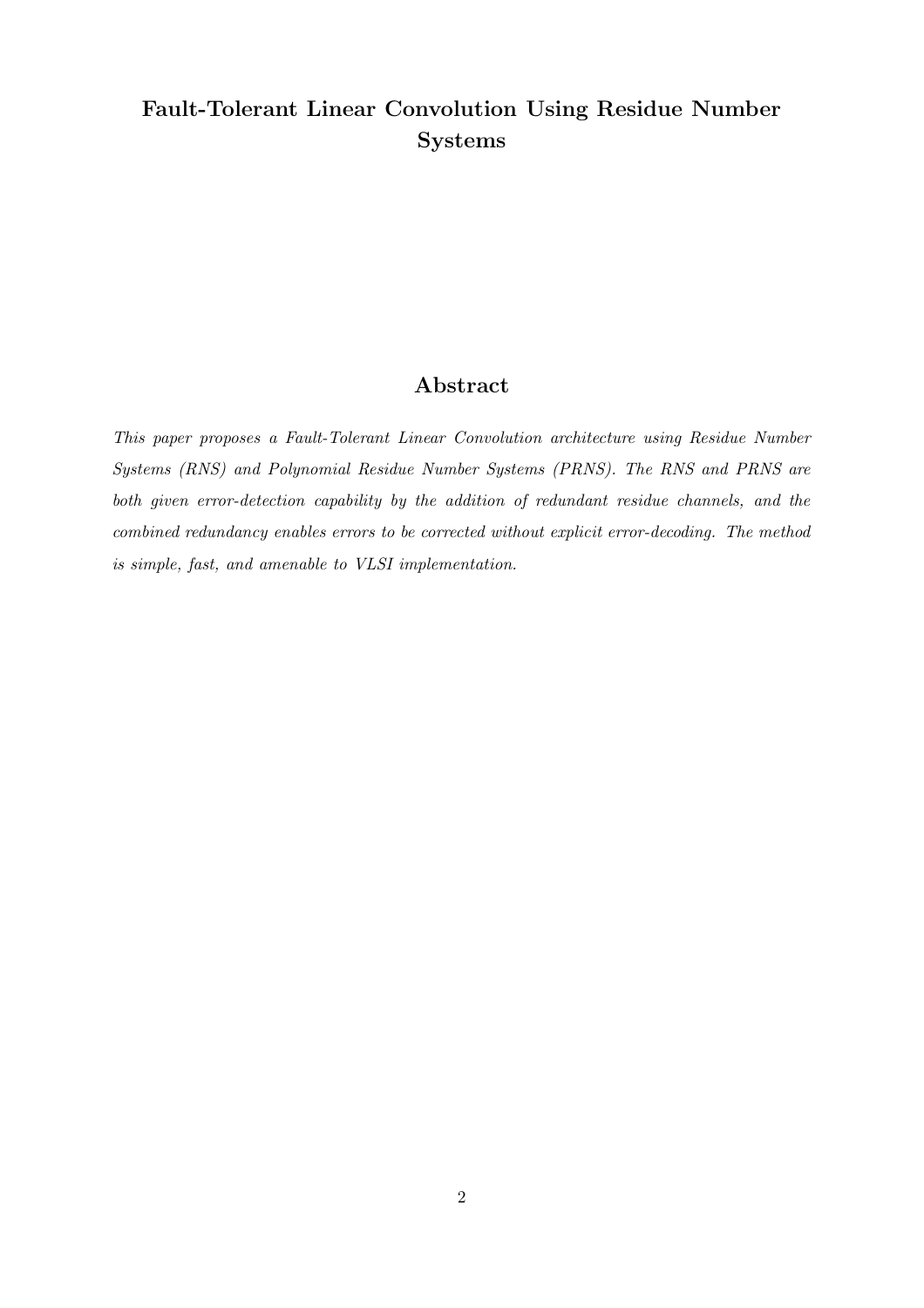## 1 Introduction

Fault-tolerance (FT) within VLSI systems is to be encouraged as increasing VLSI design complexity heightens the likelihood of component or module failure. The simplest form of FT uses Modular Redundancy (MR) where multiple replication of a component or module can identify system error (by  $o/p$ ) comparison), and extract the most probable correct  $o/p$  (by rejecting the 'odd one out'). However, this technique is costly in terms of area, a protected system requiring at least three times the area of an unprotected system. More sophisticated error-correction procedures have been developed. The use of Reed-Solomon (RS) codes [2] to protect data at the digit (or bit) level, has gained popularity in recent years. Another means of FT uses Residue Number Systems (RNS) [4]. A RNS performs computation over a number of independent residue channels, where the computation within each channel is performed over a different modulus. As the channels are independent, any fault occuring within the system does not permeate throughout the whole system but affects only the channel in which it ocurred. This makes the fault(s) easier to detect and correct. A scheme similar to MR is therefore applicable using RNS by the addition of extra, redundant, residue channels, though the extra hardware required is a fraction of that required for MR.

Linear Convolution (LC) is of great importance in Signal Processing applications [1, 3], forming the hub of filtering and correlation operations. Hence, it's implementation within VLSI systems is a frequent requirement. It can be computed efficiently by using a Polynomial Residue Number System (PRNS) [5], (note, PRNS is a direct extension of RNS into polynomial arithmetic). In a recent paper, Beckmann and Musicus [6] have proposed the addition of extra, redundant, polynomial residue channels within a PRNS LC to detect and correct errors. Error-correction is achieved by an exhaustive search for a possible set of valid residues. This is certainly effective. However, it requires a large amount of post-processing. An alternative correction method, suggested in [6], is an estimation method for a special choice of channel moduli. This is faster though sensitive to noise.

In this paper we propose a single error-correcting LC system similar to that described in [6]. However, whereas they emphasise LC in the complex field, we perform LC in a finite integer ring, mod  $M$ . This allows us to decompose the PRNS LC using RNS. By adding one extra PRNS channel, a single PRNS channel error is detectable. If we also have one extra RNS channel, we can ignore the o/p from the errored PRNS channel and still have enough RNS residues to compute the required LC result. Thus the error-decoding task, tackled in [6], is averted, at the price, (for single error-correction), of one extra RNS channel, and one less PRNS channel. An example is given and it is shown how the method can be used to correct more than one error. The primary advantages of this system are it's immediate and simple error correction capability and the small size and independent nature of its computing elements.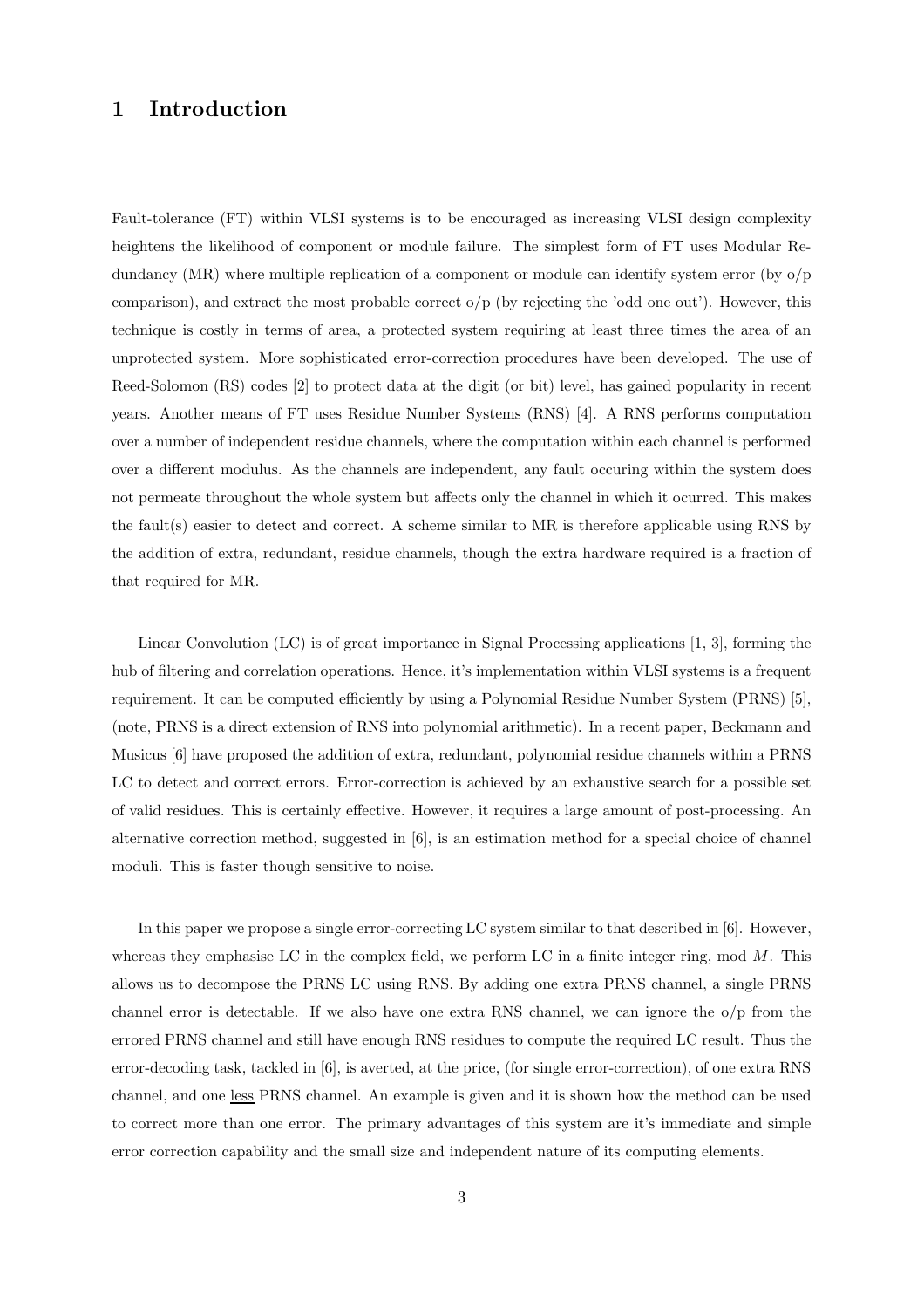## 2 RNS and PRNS

#### 2.1 RNS

Let us perform the linear operation,

$$
\langle f(a,b) \rangle_M \qquad 0 \le a, b < R \tag{1}
$$

where  $R \leq M$  is the i/p dynamic range, and  $\langle * \rangle_M$  means the residue of  $*, \text{ mod } M$ . We can write,

$$
M = \prod_{i=0}^{n-1} m_i^{w_i} \tag{2}
$$

where the  $m_i^{w_i}$  are mutually prime, and n and  $w_i$  are positive integers.

A RNS solution to  $(1)$ , using *n* independent channels, is as follows

$$
f_i(a,b) = \left\langle f(\langle a \rangle_{m_i^{w_i}}, \langle b \rangle_{m_i^{w_i}}) \right\rangle_{m_i^{w_i}} \qquad 0 \le i < n \tag{3}
$$

We can reconstruct  $f(a, b)$ , using the Chinese Remainder Theorem (CRT),

$$
f(a,b) = \left\langle \sum_{i=0}^{n-1} f_i(a,b).M_i. \left\langle M_i^{-1} \right\rangle_{m_i^{w_i}} \right\rangle_M
$$
 (4)

where,

$$
M_i = M/m_i^{w_i} \tag{5}
$$

We note that if  $f(a, b) < M$  for all a and b,

$$
f(a,b) \equiv \langle f(a,b) \rangle_M \tag{6}
$$

We have embedded an integer function in a modular ring in order to use RNS without affecting the  $o/p$ .

**Theorem 1**  $f(a, b)$  can be computed using n residue channels if the product of the residue moduli, M,  $is > f_m$ , (where  $f_m = max(f(a, b))$ ).

If, from (5),  $M_i \le f_m$ , for all i, then the RNS is non-redundant. That is, all n channels are <u>vital</u> to the computation of  $f(a, b)$ .

Adding one extra residue channel,

$$
M^{+1} = \prod_{i=0}^{n} m_i^{w_i}
$$
 (7)

We can define the product of any  $n$  of these channel moduli as,

$$
M_i^{+1} = M^{+1}/m_i^{w_i} \quad \text{for } 0 \le i < n+1 \tag{8}
$$

If  $M_i^{+1} > f_m$ , for all i, then the RNS contains <u>one</u> redundant residue channel.

**Theorem 2**  $f(a, b)$  can be computed using  $n + 1$  residue channels, and if all possible combinations of n out of  $n + 1$  channels can also compute  $f(a, b)$ , the RNS can detect a single channel error. This error is detected when  $f(a, b)$  is computed  $\gt f_m$  using all  $n + 1$  channels.

Adding further RNS channels enables more errors to be detected and some to be corrected.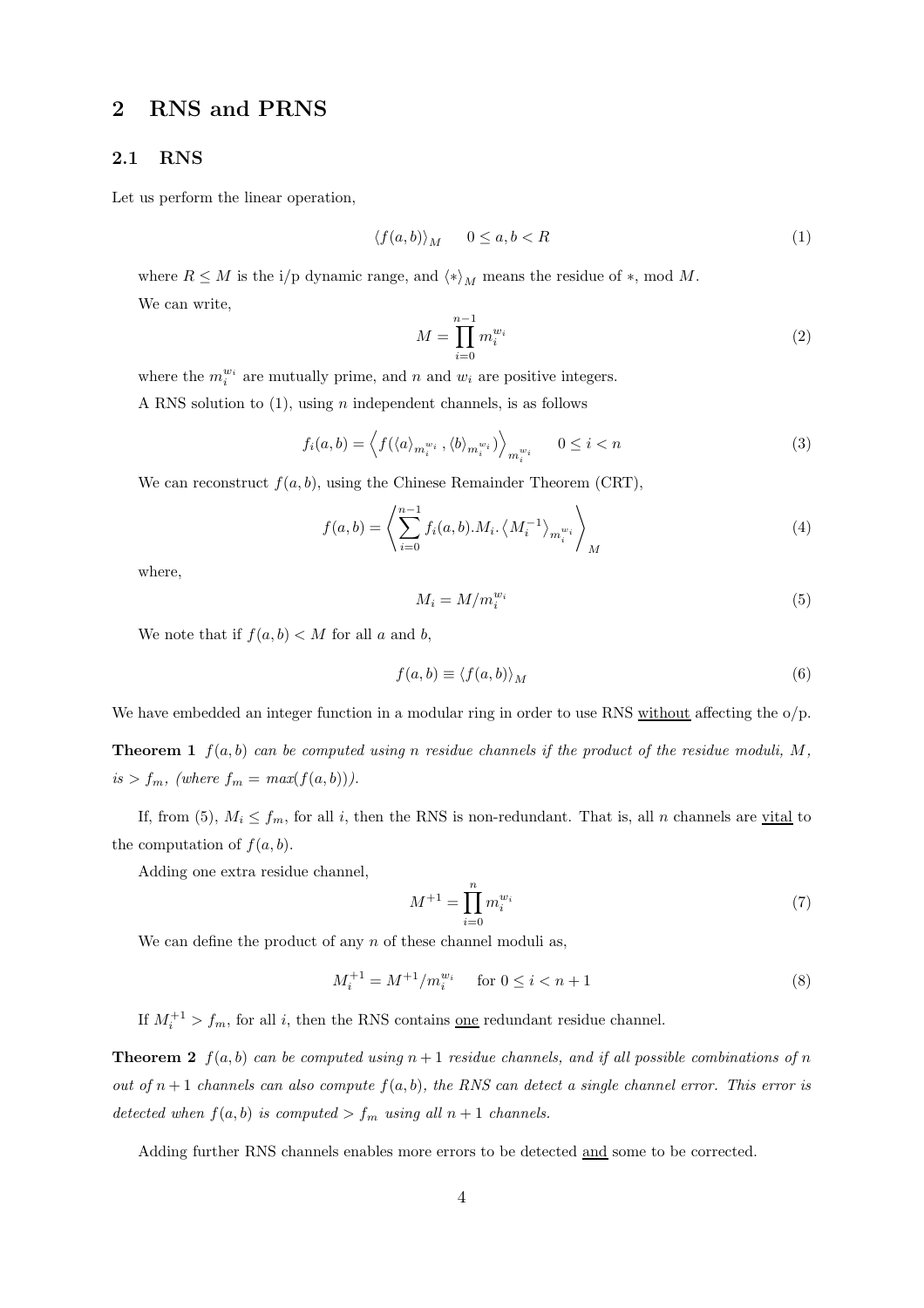### 2.2 PRNS

PRNS is a direct extension of RNS to the polynomial domain. For clarity, we re-state the arguments used for RNS in their polynomial form.

Consider computation over a polynomial modulus  $M(x)$ , of degree N,  $(\deg(M(x)) = N)$ , where all polynomial coefficients are in a field, (or ring),  $F$  which can be finite or infinite. Let us perform the linear operation,

$$
\langle g(a(x), b(x)) \rangle_{M(x)} \tag{9}
$$

where  $a(x)$  and  $b(x)$  are polynomials of degree  $R-1$  or less, with  $R \leq N$ . We can write,

$$
M(x) = \prod_{i=0}^{n-1} m_i(x)^{v_i}
$$
 (10)

where  $m_i(x)^{v_i}$  are mutually prime, and n and  $v_i$  are positive integers.

A PRNS solution to  $(9)$ . using *n* independent channels, is as follows,

$$
g_i(a(x), b(x)) = \left\langle g(\left\langle a(x) \right\rangle_{m_i(x)^{v_i}}, \left\langle b(x) \right\rangle_{m_i(x)^{v_i}}) \right\rangle_{m_i(x)^{v_i}} \qquad 0 \le i < n \tag{11}
$$

We can reconstruct  $g(a(x), b(x))$ , using the Chinese Remainder Theorem for Polynomials (CRTP),

$$
g(a(x), b(x)) = \left\langle \sum_{i=0}^{n-1} g_i(a(x), b(x)).M_i(x) \cdot \left\langle M_i(x)^{-1} \right\rangle_{m_i(x)^{v_i}} \right\rangle_{M(x)}
$$
(12)

where,

$$
M_i(x) = M(x)/m_i(x)^{v_i}
$$
\n
$$
(13)
$$

If  $\deg(g(a(x), b(x))) < \deg(M(x))$  for all  $a(x)$  and  $b(x)$ ,

$$
g(a(x), b(x)) \equiv \langle g(a(x), b(x)) \rangle_{M(x)}
$$
\n(14)

We have embedded a polynomial function in a polynomial ring in order to use PRNS without affecting the o/p.

**Theorem 3**  $g(a(x), b(x))$  can be computed using n polynomial residue channels if the product of the residue moduli,  $M(x)$ , has degree  $> g_m$ , (where  $g_m = max(deg(g(a(x), b(x)))))$ .

If, from (13),  $\deg(M_i(x)) \leq g_m$ , for all i, then the PRNS is non-redundant. Adding one extra residue channel,

$$
M^{+1}(x) = \prod_{i=0}^{n} m_i(x)^{v_i}
$$
 (15)

with,

$$
M_i(x)^{+1} = M^{+1}(x) / m_i(x)^{v_i} \qquad 0 \le i < n+1 \tag{16}
$$

If  $\deg(M_i(x)^{+1}) > g_m$ , for all i, then the PRNS contains <u>one</u> redundant residue channel.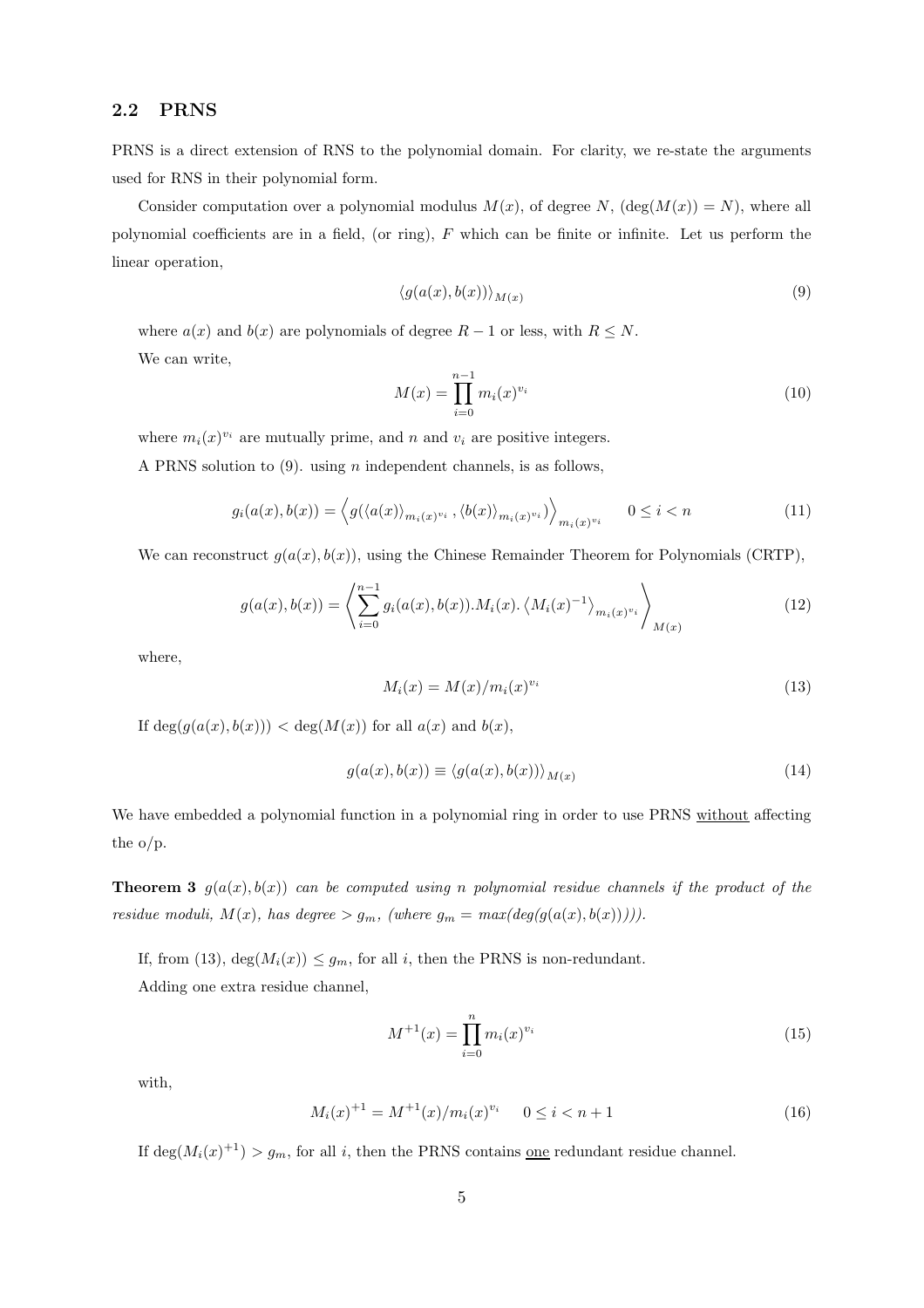**Theorem 4**  $g(a(x), b(x))$  can be computed using  $n+1$  residue channels, and if all possible combinations of n out of  $n+1$  channels can also compute  $g(a(x), b(x))$ , the PRNS can detect a single channel error. This error is detected when  $deg(g(a(x), b(x)))$  is computed  $> g_m$  using all  $n + 1$  channels.

Adding further PRNS channels enables more errors to be detected and some to be corrected.

The above analysis for RNS and PRNS is equally valid for functions of more or less than two variables.

In the next section we apply RNS and PRNS to the Linear Convolution (LC) operation and show how, by using the single error detection capability of both RNS and PRNS, a single channel error may be corrected.

## 3 Linear Convolution (LC) Using RNS and PRNS

Consider,

$$
c(x) = g(a(x), b(x)) = a(x).b(x)
$$
\n(17)

where we define  $a(x)$  as follows,

$$
a(x) = \sum_{k=0}^{R_p - 1} a_k x^k \quad 0 \le a_k < R \tag{18}
$$

with  $0 \le a_k < R$ . (Similarly for  $b(x)$ ).  $c(x)$  is,

$$
c(x) = \sum_{j=0}^{2.R_p - 2} c_j . x^j
$$
 (19)

This polynomial multiplication is equivalent to a LC of the coefficients of  $a(x)$  and  $b(x)$  of  $o/p$ blocklength =  $2.R_p - 1$ . Hence we can define the LC as a function of  $2 \times R_p$  integer variables of input dynamic range  $\lt R$ . Thus,

$$
c_j = f_j(a_0, a_1, \dots, a_{R_p-1}, b_0, b_1, \dots, b_{R_p-1}) = \sum_{k=0}^{R_p-1} a_{j-k} b_j \quad 0 \le j < 2. R_p - 2 \tag{20}
$$

where  $a_j, b_j = 0$  for  $0 > j \ge R_p - 1$ .

We observe that we can embedd the polynomial multiplication of  $(17)$  in a PRNS whilst embedding the equivalent LC of the polynomial coefficients, (20), in a RNS. To determine the minimum number of residues required to fulfill the RNS and PRNS without reducing the o/p, we refer to Theorems (1) and (3) and determine the maximum possible integer o/p dynamic range, and polynomial o/p degree. Thus, to satisfy (6),

$$
c_j \equiv \langle c_j \rangle_M \quad \text{for } 0 \le j < 2. R_p - 2 \tag{21}
$$

where, from  $(20)$ ,

$$
M > R_p (R - 1)^2 \quad \text{(we assign } f_m = R_p (R - 1)^2)
$$
 (22)

and, to satisfy (14),

$$
c(x) \equiv \langle c(x) \rangle_{M(x)} \tag{23}
$$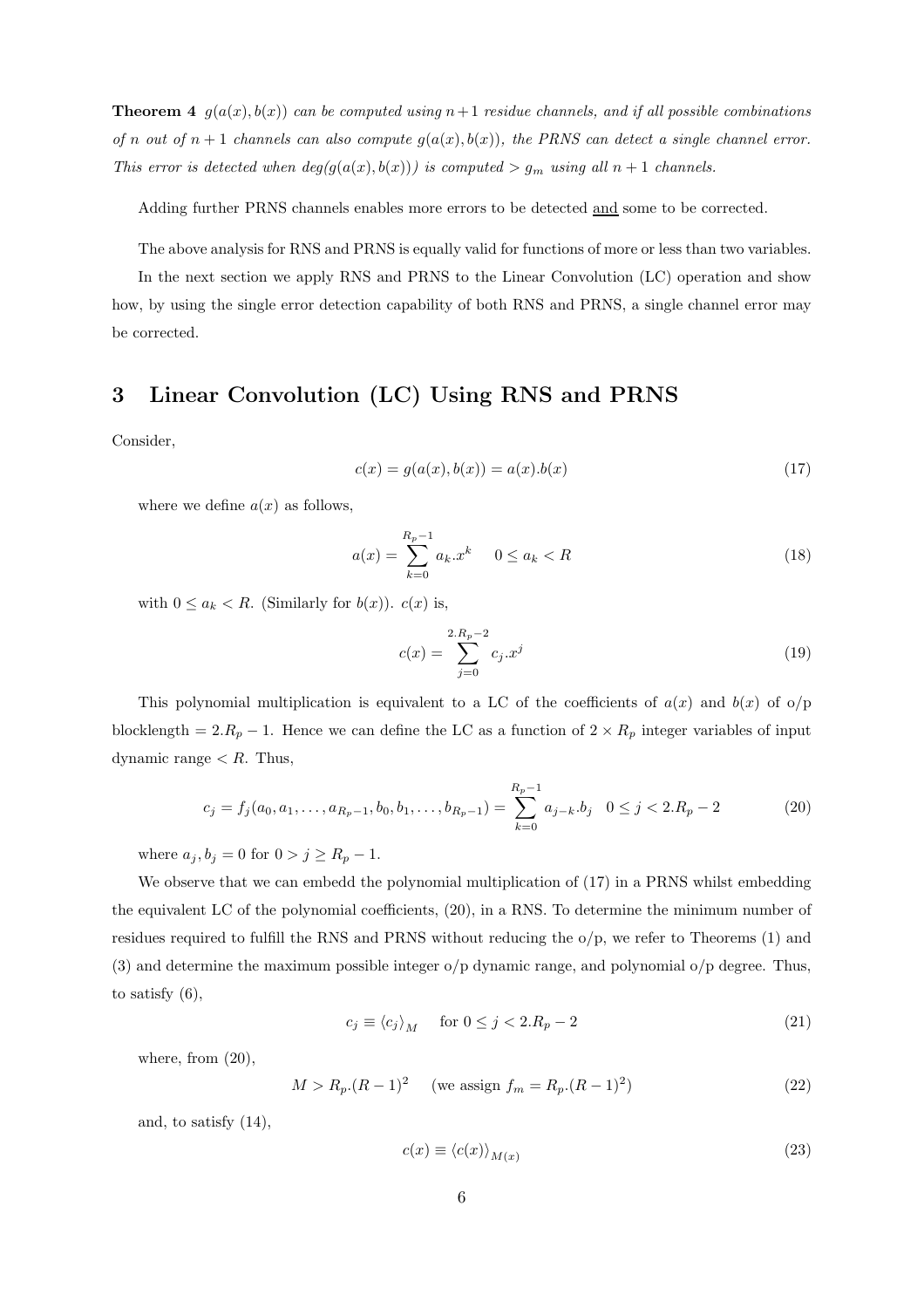where, from (17) and (19),

$$
deg(M(x)) > 2.R_p - 2 \t (we assign g_m = 2.R_p - 2)
$$
\n(24)

Given these lower limit restrictions on M and  $M(x)$ , we can always embedd an integer LC in a RNS and PRNS. We show the general RNS/PRNS LC in Fig 1. Note the array of relatively small, independent, processing elements (PEs). The granularity of the array depends on (2) and (10), i.e. the number of integer and polynomial residue channels. This highlights a particularly important criteria for the feasible implementation of LC using RNS/PRNS:

 $M(x)$  will only be highly factorisable (hf) if its coefficients are defined over a large enough field (or ring). From (2), we require  $M(x)$  hf over each of  $m_i^{w_i}$  in turn. If  $M(x)$  is to be fully factorised into degree-one factors, with all  $v_i = 1$ , we can state, without proof, the following,

**Theorem 5** For  $M(x)$  to factorise into degree-one factors over  $m_i^{w_i}$ , deg $(M(x))$  must be  $\lt m_i$ 

#### 3.1 Example

.

We wish to implement the LC of two data blocks of length 29. We represent the LC as a polynomial multiplication where  $a(x)$  and  $b(x)$  are of degree 28.  $R_p = 29$  and the maximum possible degree of the polynomial product is therefore  $g_m = 56$ . (i.e. a 57 blocklength LC). We can embedd this polynomial product in a PRNS, where  $deg(M(x)) > 56$ . If the i/p dynamic range of the polynomial coefficients is given by  $R = 92$ , then the maximum possible o/p polynomial coefficient size is,  $f_m = 240149$ .

The LC can also be embedded in a RNS when M is chosen such that  $M > f_m$ . We note that choosing  $m_0 = 59, m_1 = 61$  and  $m_2 = 67$ , (with all  $w_i = 1$ ), specifies M as,

$$
M = m_0.m_1.m_2 = 241133 > f_m
$$

For no redundancy,  $deg(M(x))$  must be chosen = 57.  $m_0$ ,  $m_1$  and  $m_2$  allow full factoristation of  $M(x)$  into 57 degree-one factors, as 57 mutually prime elements exist in each of  $m_0$ ,  $m_1$  and  $m_2$ . Thus a  $3 \times 57$  RNS/PRNS array of residue PEs performs the LC.

Other cases can be analysed in a similar fashion.

In the next section we show that the addition of single error detection capability for both RNS and PRNS allows a simple form of single error correction.

## 4 Fault Tolerant RNS/PRNS LC

#### 4.1 Single Error-Correction

If, from (5) and (13), the RNS and PRNS satisfy the following, respectively,

$$
M_i \le f_m \quad \deg(M_i(x) \le g_m) \tag{25}
$$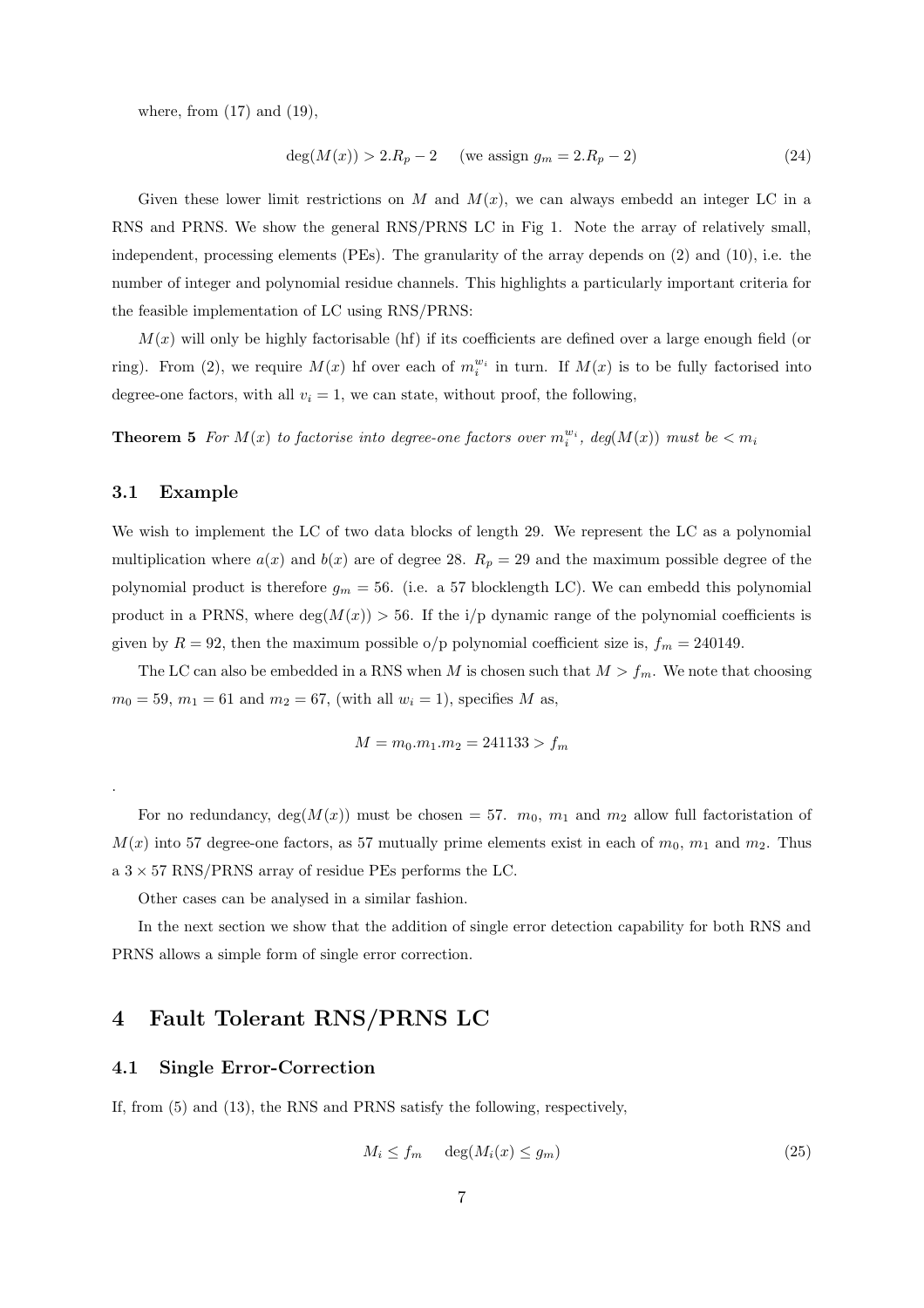then the RNS/PRNS LC is non-redundant. Let us add one extra residue channel to each of the RNS and PRNS (RNS:1,PRNS:1), such that theorems 2 and 4 are satisfied. Thus both the PRNS and RNS can detect one channel error. Fig 2 shows this 'expanded' system. If we now take an example of a single PE failure. The following chain of events takes place,

- 1. One PE failure in Row 2, Column 2 of Fig 2.
- 2. CRTP<sub>1</sub> in Row 2 detects o/p of degree  $> g_m$ . (i.e. highest coefficient non-zero).
- 3. Row 2 scrapped.
- 4. CRT reconstructs correct LC o/p for each coefficient, independently, using the polynomial row residues, but ignores Row 2.

Hence, single error-correction is achieved Note, the CRTP and CRT modules are not included in the RNS/PRNS protection scheme and must be protected separately.

#### 4.1.1 Example

To continue the example of the previous section. Let us add  $m_3 = 71$  to give  $m_0 = 59$ ,  $m_1 = 61$ ,  $m_2 = 67$ and  $m_3 = 71$ . We note that, using these four residue moduli, the RNS has single redundancy. We can add another degree-one polynomial to produce  $M^{+1}(x)$ , a fully factorisable degree 58 polynomial, giving single PRNS redundancy. (Note, each of the four  $m_i$  possesses at least 58 mutually prime elements, enabling  $M^{+1}(x)$  to be fully factorisable). Thus a  $4 \times 58$  RNS/PRNS array of residue PEs performs the LC.

#### 4.2 Multiple Error-Correction

#### 4.2.1 RNS:2,PRNS:1

Let us add a second RNS residue so that two redundant RNS residues exist. This scheme detects and corrects up to two PE failures as long as the PEs are not in the same row. Correction is achieved by ignoring the Row residues from the two Rows errored by the PRNS. The RNS can 'afford' to ignore up to two residues in each column.

#### 4.2.2 RNS:2,PRNS:2

We now have two redundant residues for each of RNS and PRNS. The PRNS can detect up to two errors per row. Hence, the system can afford up to two PE failures.

#### 4.2.3 RNS:t,PRNS:t

This system can correct up to t errors.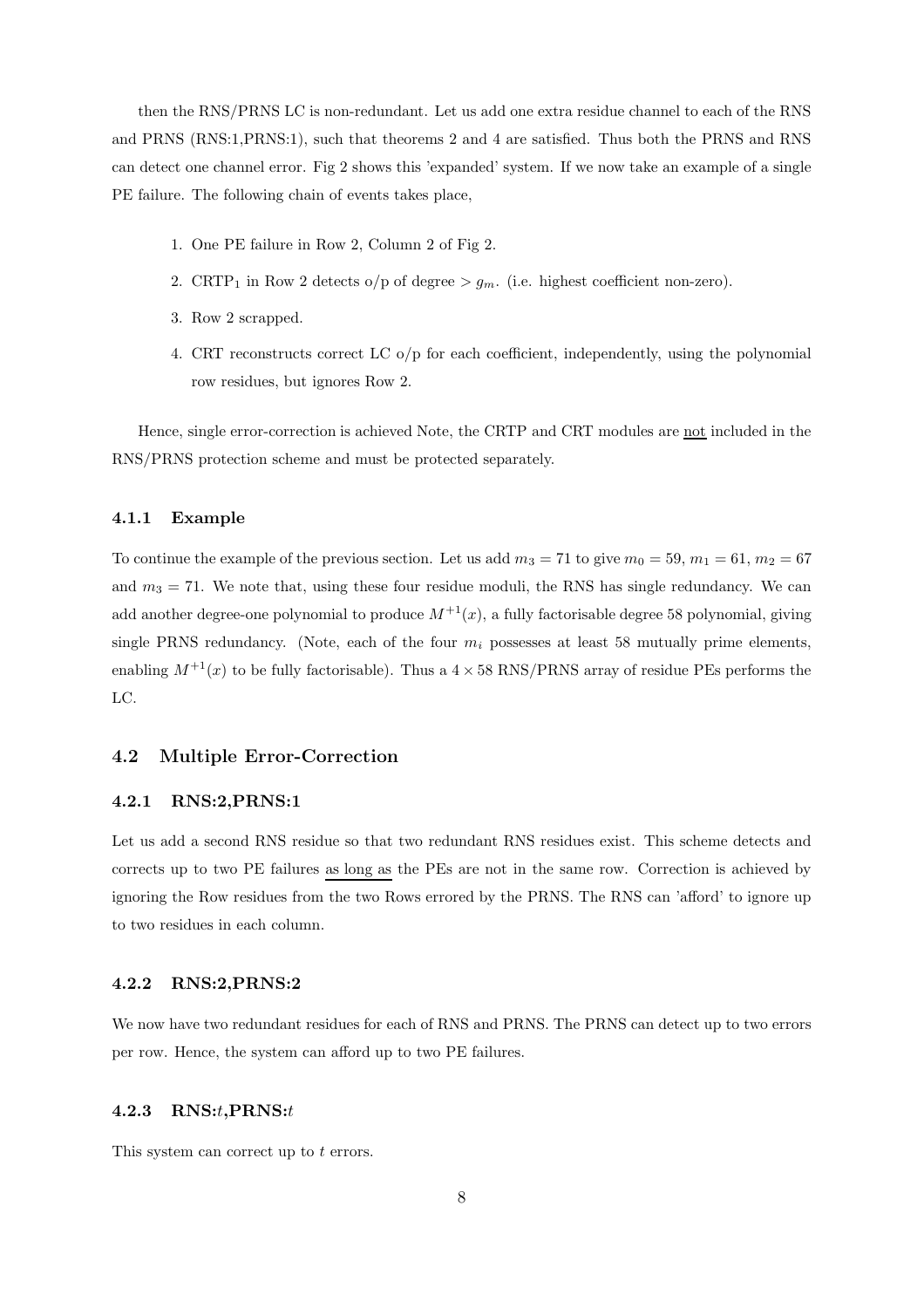#### 4.3 Area Assessment

If a non-redundant system uses n RNS channels and  $n_p$  PRNS channels, and up to t errors are to be corrected, then we can state the approximate area increase for protection as the ratio,

$$
O((n+t)(n_p+t)/n.n_p) \tag{26}
$$

Clearly, the more residues there are, the larger n and  $n_p$  are. Large n and  $n_p$  implies a small percentage rise in area cost. This scheme is more effective for small  $t$ . For high  $t$ , explicit error-decoding searches may be more appropriate.

### 5 Conclusion

In this paper we have presented an architecture using simultaneous RNS and PRNS decomposition to compute a Linear Convolution. We have stated the conditions necessary for system redundancy and used this redundancy to detect single errors in either RNS or PRNS. Combining the detection capabilities of RNS and PRNS allows us to correct a single processing element failure. We then showed how increased fault tolerance can be achieved by adding even more RNS and PRNS residue channels. The scheme is regular and fast, requiring a relatively small area overhead for a given fault tolerance.

## References

- [1] J.H.McClellan,C.M.Rader, Number Theory in Digital Signal Processing, Prentice Hall, '79
- [2] R.E.Blahut, Theory and Practice of Error Control Codes, Reading, MA: Addison Wesley, '84
- [3] R.E.Blahut, Fast Algorithms for Digital Signal Processing, Reading, Addison-Wesley, '85
- [4] M.A.Soderstrand,W.K.Jenkins,G.A.Jullien, F.J.Taylor, Residue Number System Arithmetic: Modern Applications in Digital Signal Processing, IEEE Press, New York, NY '86
- [5] A.Skavantzos,N.Mitash, "Computing Large Polynomial Products using Modular Arithmetic," IEEE Trans on Circuits and Systems - II, Vol 39, No 4, pp 252 - 254, April '92
- [6] P.E.Beckmann,Bruce.R.Musicus, "Fast Fault-Tolerant Digital Convolution Using a Polynomial Residue Number System," IEEE Trans on Signal Processing, Vol 41, No 7, pp 2300 - 2313, July '93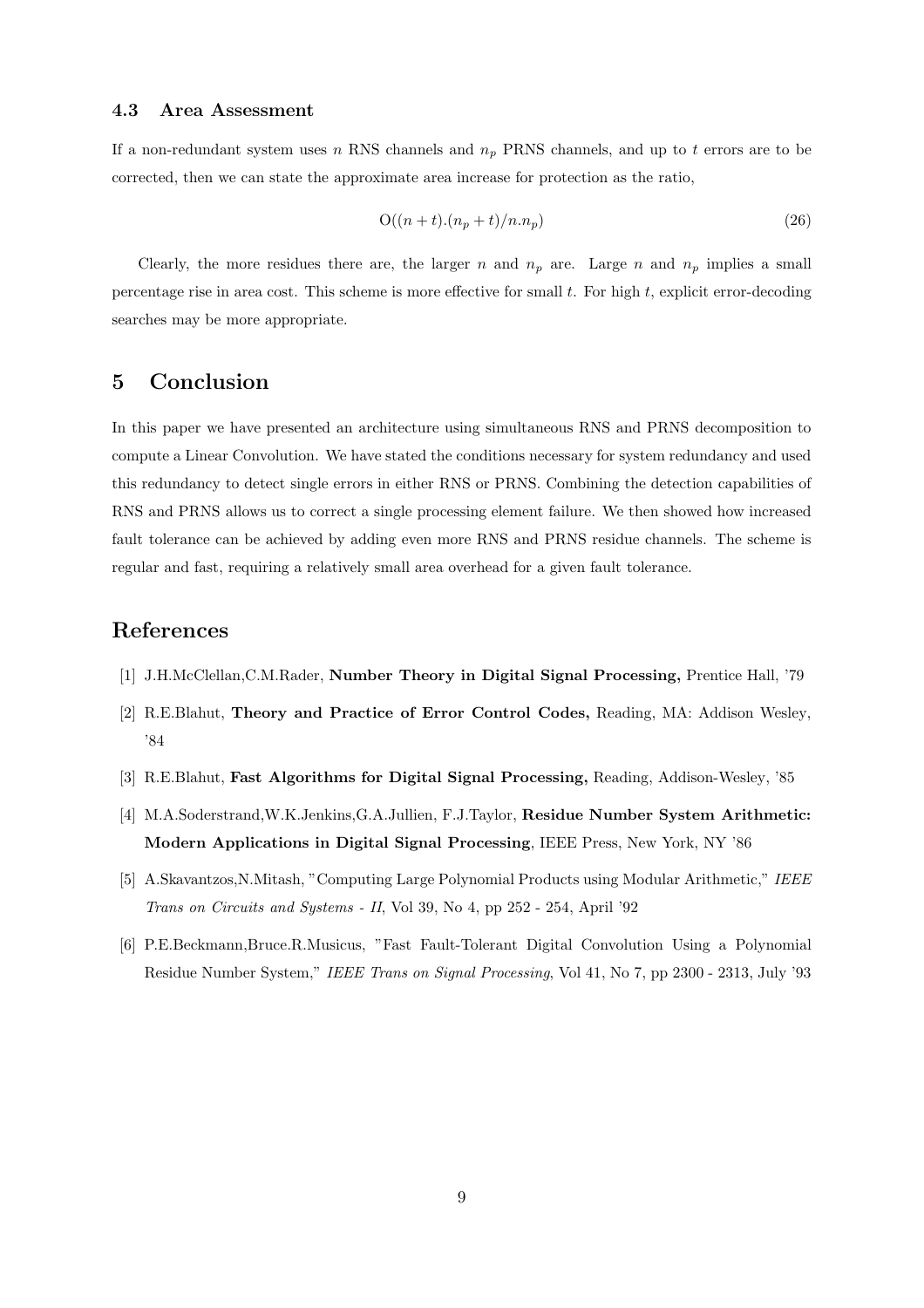

Figure 1: Linear Convolver Using RNS and PRNS